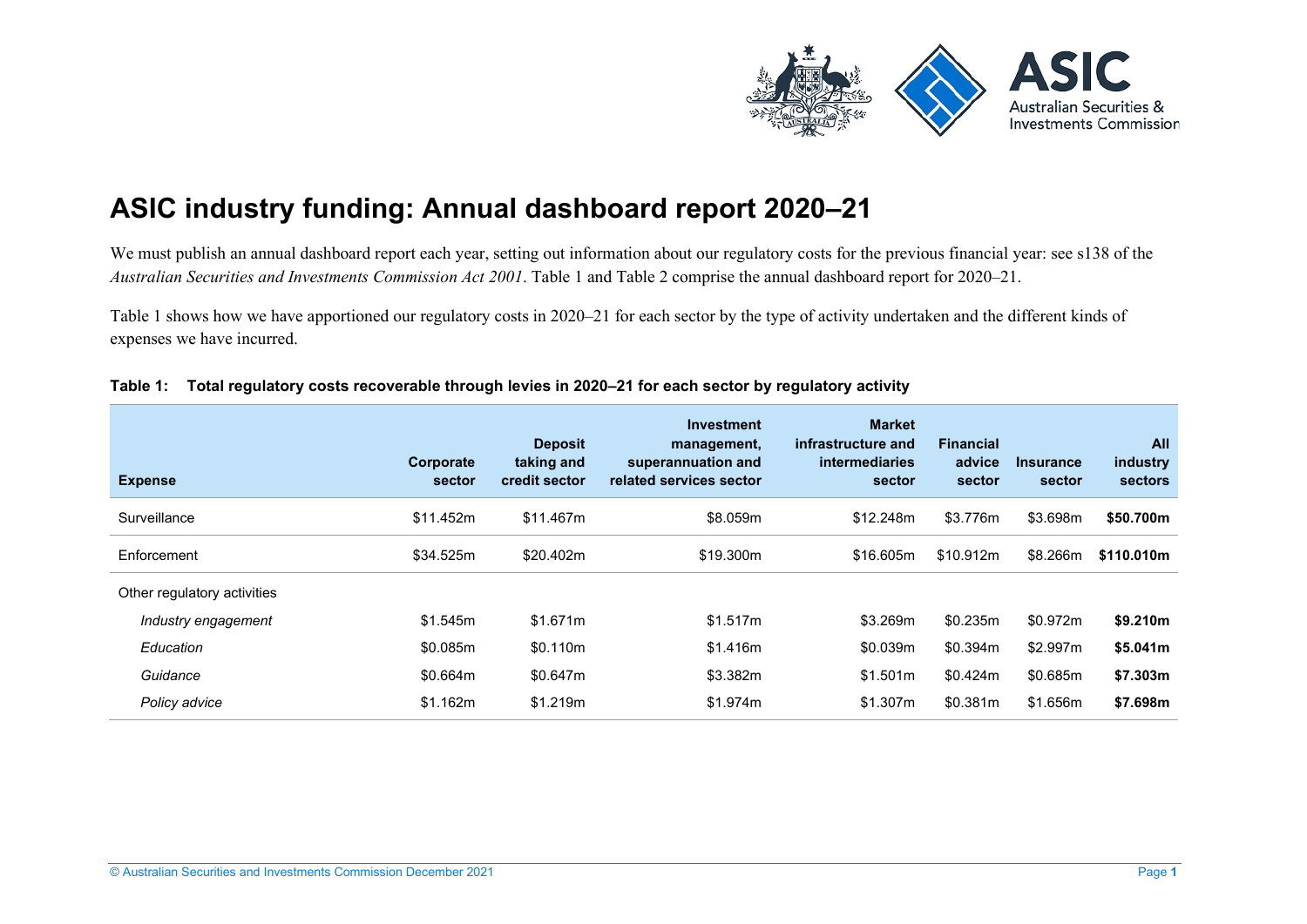| <b>Expense</b>                                        | Corporate<br>sector | <b>Deposit</b><br>taking and<br>credit sector | <b>Investment</b><br>management,<br>superannuation and<br>related services sector | <b>Market</b><br>infrastructure and<br><b>intermediaries</b><br>sector | <b>Financial</b><br>advice<br>sector | <b>Insurance</b><br>sector | <b>All</b><br>industry<br><b>sectors</b> |
|-------------------------------------------------------|---------------------|-----------------------------------------------|-----------------------------------------------------------------------------------|------------------------------------------------------------------------|--------------------------------------|----------------------------|------------------------------------------|
| Indirect costs                                        |                     |                                               |                                                                                   |                                                                        |                                      |                            |                                          |
| Governance, central strategy and legal                | \$7.979m            | \$5.870m                                      | \$5.343m                                                                          | \$5.649m                                                               | \$2.960m                             | \$2.199m                   | \$30.000m                                |
| IT support                                            | \$7.778m            | \$5.518m                                      | \$5.244m                                                                          | \$5.084m                                                               | \$2.169m                             | \$2.034m                   | \$27.828m                                |
| Operations support                                    | \$5.030m            | \$4.714m                                      | \$4.261m                                                                          | \$3.624m                                                               | \$1.547m                             | \$1.670m                   | \$20.846m                                |
| Property and corporate services                       | \$9.229m            | \$6.735m                                      | \$6.248m                                                                          | \$5.988m                                                               | \$2.579m                             | \$2.623m                   | \$33.403m                                |
| <b>Total operating expenditure</b>                    | \$79.449m           | \$58.354m                                     | \$56.745m                                                                         | \$55.314m                                                              | \$25,377m                            | \$26,800m                  | \$302.039m                               |
| Allowance for capital expenditure                     | \$4.909m            | \$3.448m                                      | \$3.495m                                                                          | \$3.440m                                                               | \$1.379m                             | \$1.469m                   | \$18.140m                                |
| Less costs funded by own-source revenue               | (\$0.202m)          | (\$2.483m)                                    | (\$1.303m)                                                                        | (\$1.803m)                                                             | (\$0.155m)                           | (\$0.582m)                 | (\$6.529m)                               |
| Adjustment for prior year (under or over<br>recovery) | (\$0.256m)          | (\$0.005m)                                    | \$0.190m                                                                          | \$0.441m                                                               | \$0.034m                             | \$0.038m                   | \$0.442m                                 |
| Total costs to be recovered by levy                   | \$83.900m           | \$59.314m                                     | \$59.127m                                                                         | \$57.392m                                                              | \$26,636m                            | \$27.724m                  | \$314.092m                               |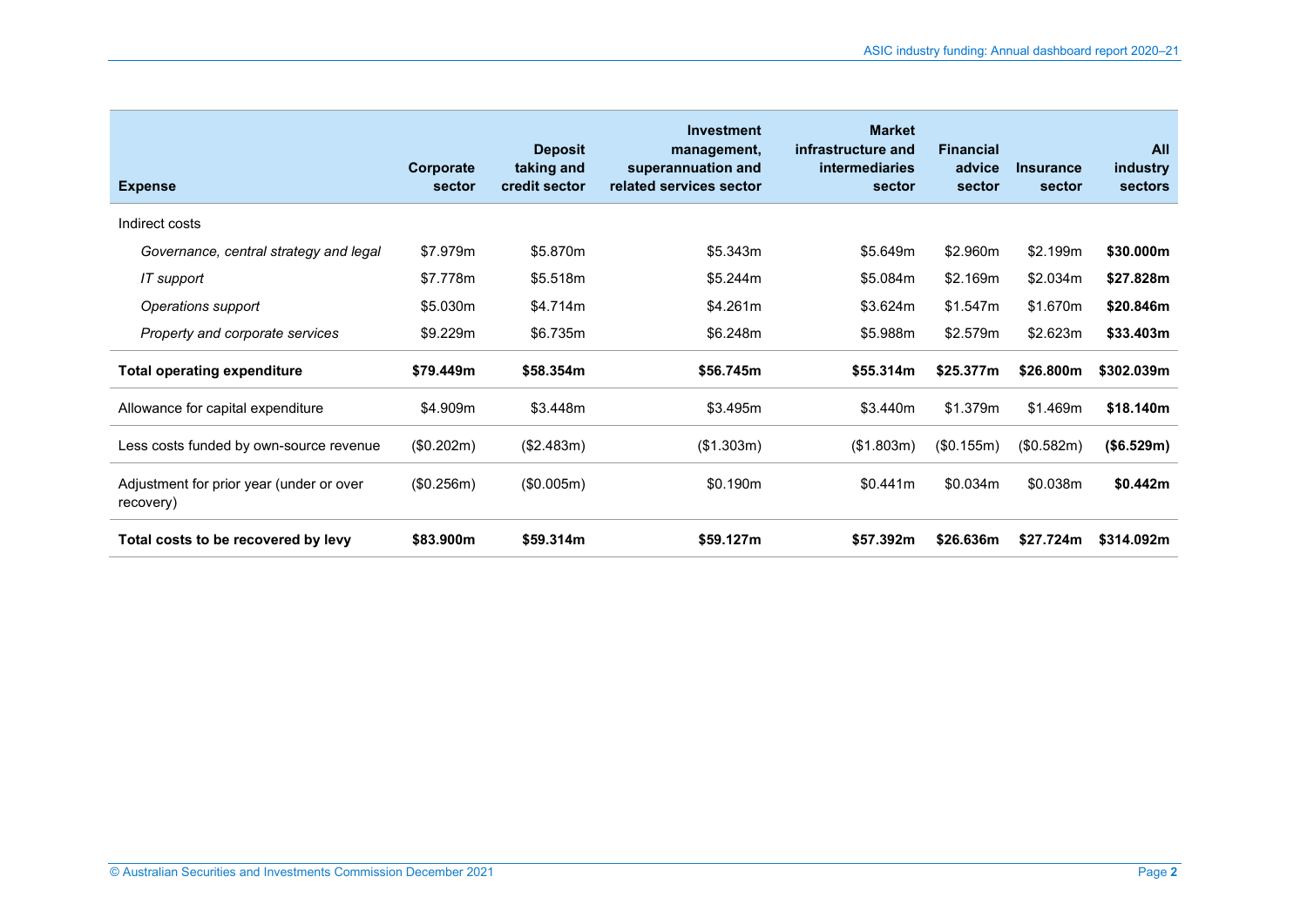<span id="page-2-0"></span>[Table 2](#page-2-1) shows our total regulatory costs for 2020–21 and how we have apportioned those costs across each sector and subsector.

# <span id="page-2-1"></span>**Table 2: Total regulatory costs recoverable through levies in 2020–21 by industry sector and subsector**

## **All industry sectors**

| <b>Sector</b>                                                        | Cost       |
|----------------------------------------------------------------------|------------|
| Corporate sector                                                     | \$83.900m  |
| Deposit taking and credit sector                                     | \$59.314m  |
| Investment management, superannuation and related services<br>sector | \$59.127m  |
| Market infrastructure and intermediaries sector                      | \$57.392m  |
| Financial advice sector                                              | \$26.636m  |
| Insurance sector                                                     | \$27.724m  |
| Total regulatory costs recovered through levies                      | \$314.092m |

#### **Corporate sector**

| <b>Subsector</b>                                | Cost      |
|-------------------------------------------------|-----------|
| Listed corporations                             | \$58.247m |
| Unlisted public companies                       | \$2.973m  |
| Large proprietary companies                     | \$7.925m  |
| Auditors of disclosing entities                 | \$7.823m  |
| Registered company auditors                     | \$1.807m  |
| Registered liquidators                          | \$5.125m  |
| Total regulatory costs recovered through levies | \$83.900m |

# **Deposit taking and credit sector**

| <b>Subsector</b>              | Cost      |
|-------------------------------|-----------|
| Credit providers              | \$33.057m |
| Small amount credit providers | \$4.897m  |
| Credit intermediaries         | \$11.362m |
| Deposit product providers     | \$7.521m  |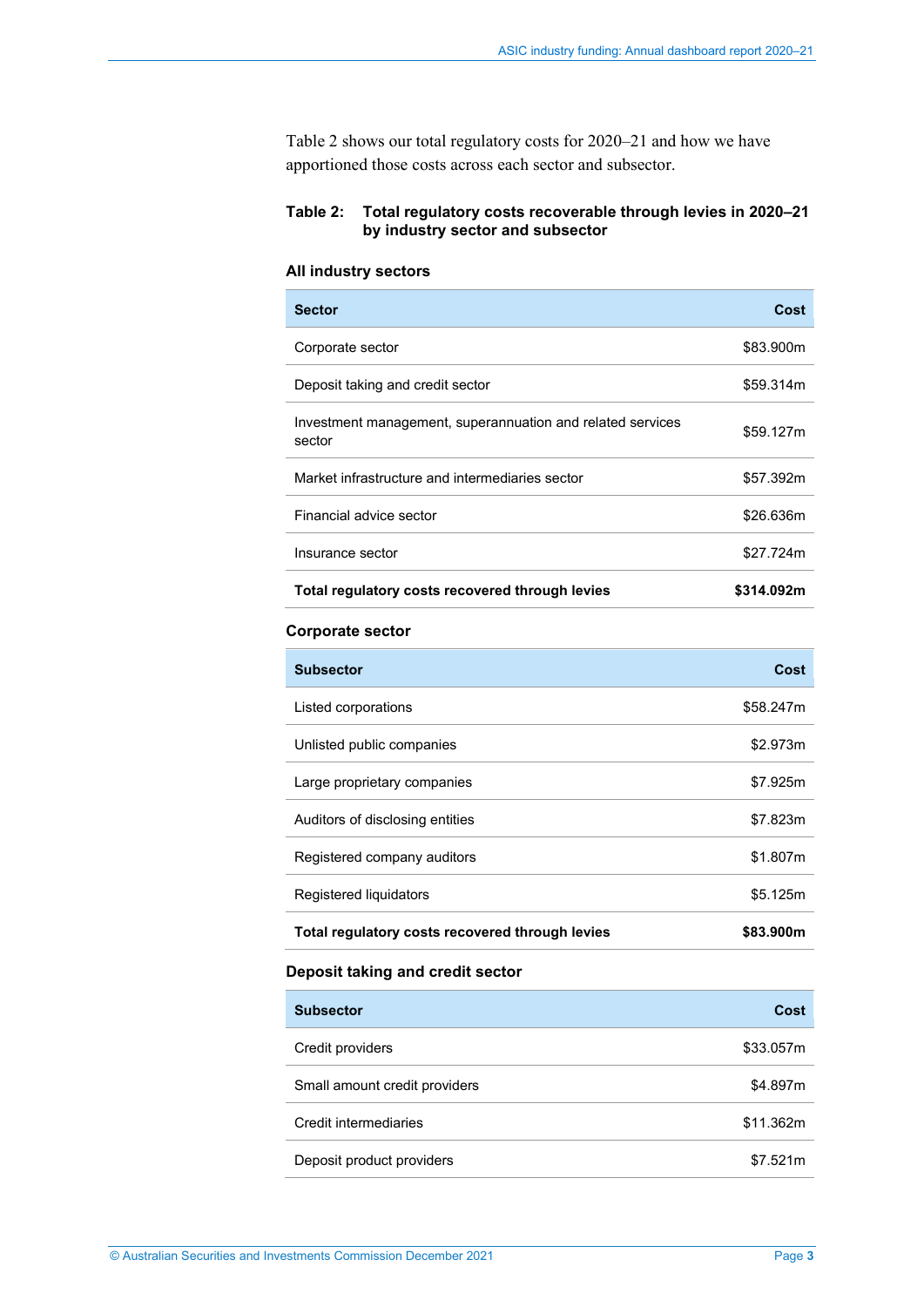| <b>Subsector</b>                                | Cost      |
|-------------------------------------------------|-----------|
| Payment product providers                       | \$2.406m  |
| Margin lenders                                  | \$0.070m  |
| Total regulatory costs recovered through levies | \$59.314m |

## **Investment management, superannuation and related services sector**

| <b>Subsector</b>                                     | Cost      |
|------------------------------------------------------|-----------|
| Superannuation trustees                              | \$26.948m |
| Responsible entities                                 | \$25.204m |
| Wholesale trustees                                   | \$3.008m  |
| Operators of notified foreign passport funds         | \$0.007m  |
| Custodians                                           | \$0.311m  |
| Investor directed portfolio service (IDPS) operators | \$0.953m  |
| Managed discretionary account (MDA) providers        | \$2.418m  |
| Traditional trustee company service providers        | \$0.278m  |
| Total regulatory costs recovered through levies      | \$59.127m |

## **Market infrastructure and intermediaries sector**

| <b>Subsector</b>                                                    | Cost     |
|---------------------------------------------------------------------|----------|
| Large securities exchange operators                                 | \$4.601m |
| Large futures exchange operators                                    | \$1.427m |
| Small futures exchange operators                                    | \$0.640m |
| Small securities exchange operators with self-listing function only | \$0.001m |
| Small securities exchange operators                                 | \$0.570m |
| New specialised market operators                                    | \$0.004m |
| Established specialised market operators                            | \$0.685m |
| Overseas market operators                                           | \$0.441m |
| Exempt clearing and settlement (CS) facility operators              | \$0.004m |
| Tier 1 CS facility operators                                        | \$1.600m |
| Tier 2 CS facility operators                                        | \$0.171m |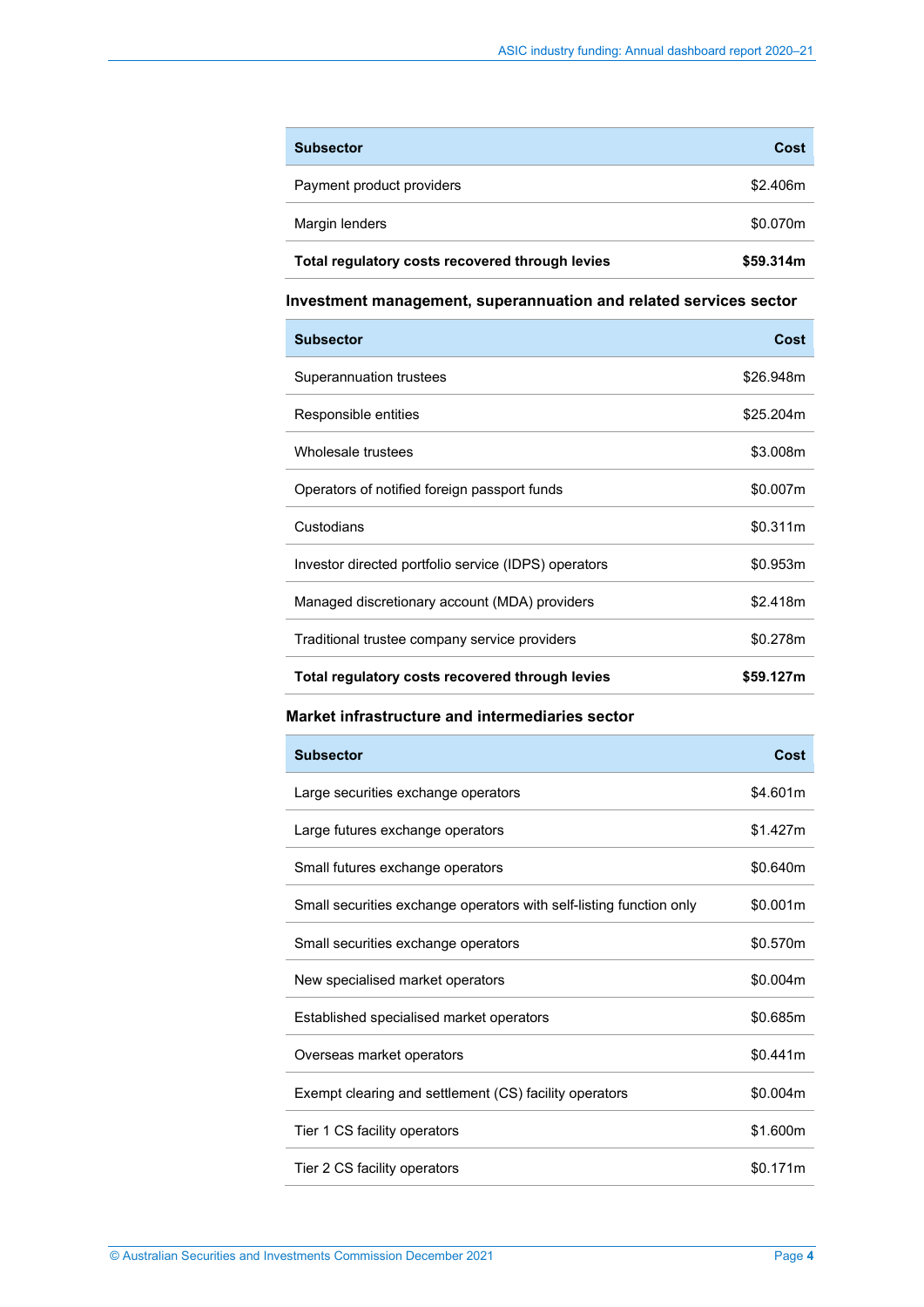| <b>Subsector</b>                                 | Cost      |
|--------------------------------------------------|-----------|
| Tier 3 CS facility operators                     | \$0.026m  |
| Tier 4 CS facility operators                     | \$0.001m  |
| Australian derivative trade repository operators | \$0.127m  |
| Exempt market operators                          | \$0.068m  |
| Credit rating agencies                           | \$0.056m  |
| Benchmark administrators                         | \$0.424m  |
| Large securities exchange participants           | \$19.942m |
| Large futures exchange participants              | \$3.624m  |
| Securities dealers                               | \$1.945m  |
| Corporate advisers                               | \$1.665m  |
| Over-the-counter (OTC) traders                   | \$8.725m  |
| Retail OTC derivatives issuers                   | \$10.559m |
| Wholesale electricity dealers                    | \$0.087m  |
| Total regulatory costs recovered through levies  | \$57.392m |

## **Financial advice sector**

| <b>Subsector</b>                                                                                                                                                                                                                                                                                                                                                                                                      | Cost      |
|-----------------------------------------------------------------------------------------------------------------------------------------------------------------------------------------------------------------------------------------------------------------------------------------------------------------------------------------------------------------------------------------------------------------------|-----------|
| Licensees that provide personal advice to retail clients on relevant<br>financial products                                                                                                                                                                                                                                                                                                                            | \$25.759m |
| Note: On 30 August 2021, the Treasurer and the Minister for<br>Superannuation, Financial Services and the Digital Economy announced<br>temporary relief for licensees that provide personal advice to retail<br>clients on relevant financial products. The relief resulted in the<br>graduated component of the levy for this subsector being restored to its<br>2018-19 levels for two years (2020-21 and 2021-22). |           |
| Licensees that provide personal advice to retail clients on products<br>that are not relevant financial products                                                                                                                                                                                                                                                                                                      | \$0.190m  |
| Licensees that provide general advice only                                                                                                                                                                                                                                                                                                                                                                            | \$0.603m  |
| Licensees that provide personal advice to wholesale clients only                                                                                                                                                                                                                                                                                                                                                      | \$0.085m  |
| Total regulatory costs recovered through levies                                                                                                                                                                                                                                                                                                                                                                       | \$26.636m |